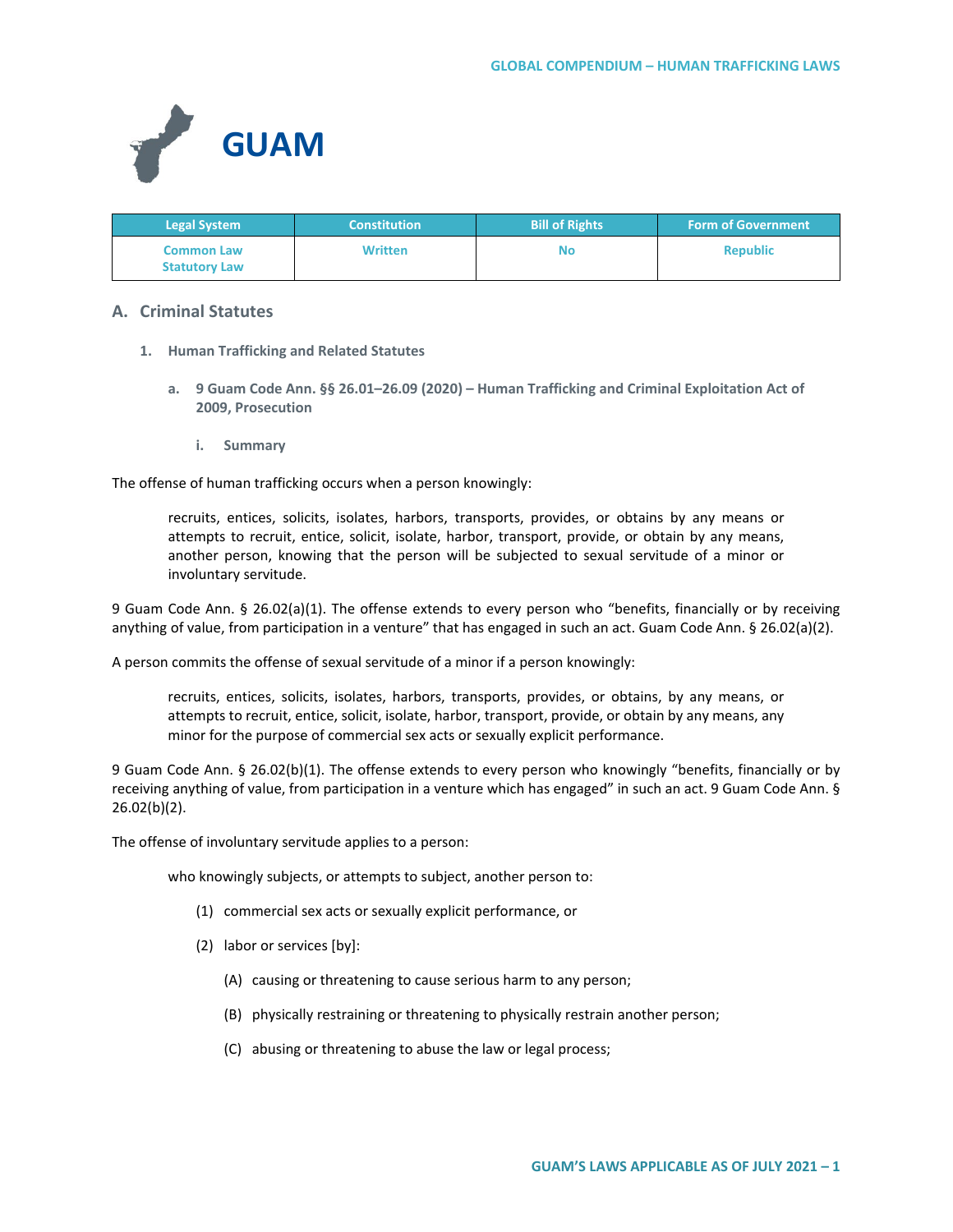- (D) knowingly destroying, concealing, removing, confiscating or possessing any actual or purported passport or other immigration document, or any other actual or purported government identification document, of another person;
- (E) extortion or blackmail;
- (F) deception or fraud;
- (G) debt coercion;
- (H) causing or threatening to cause financial harm to any person;
- (I) facilitating or controlling a victim's access to an addictive controlled substance; or
- (J) using any scheme, plan, or pattern, whether overt or subtle, intended to cause any person to believe that, if the person did not perform such labor, services, acts or performances, that person or another person would suffer serious harm or physical restraint.

9 Guam Code Ann. § 26.02(c).

"Any person who knowingly aids, abets, or conspires with one or more persons to violate this" criminal provision also is criminally liable. 9 Guam Code Ann. § 26.02(d).

In any prosecution for any human trafficking offense, evidence of a trafficking victim's sexual history or history of commercial sexual activity, familial connection to the defendant, consent or permission, age of consent, or mistake as to the victim's age is not a defense and does not preclude a finding of a violation. 9 Guam Code Ann. § 26.04.

**ii. Sentencing**

Trafficking in persons is a second degree felony. 9 Guam Code Ann. § 26.02(a).

Sexual servitude of a minor and involuntary servitude are first degree felonies. 9 Guam Code Ann. §§ 26.02(b), (c).

If a violation involves kidnapping or an attempt to kidnap, criminal sexual conduct, or an attempt to commit homicide, or if a homicide results, the defendant commits a first degree felony. 9 Guam Code Ann. § 26.09(a).

For a first degree felony, the court generally must impose a sentence of between five and 20 years. 9 Guam Code Ann. § 80.30(a). For a person convicted of a felony for the first time, the minimum sentence is reduced to three years, and the maximum sentence is 15 years. 9 Guam Code Ann. § 80.31(a).

For a second degree felony, the court generally must impose a sentence of between three and 10 years. 9 Guam Code Ann. § 80.30(b). For a person convicted of a felony for the first time, the minimum sentence is reduced to one year, and the maximum sentence is eight years. 9 Guam Code Ann. § 80.31(b).

Additional sentencing considerations include:

- (1) Bodily Injury. If, pursuant to a violation of this article [human trafficking offenses], a victim suffered bodily injury, the sentence may be enhanced as follows:
	- (A) bodily injury, up to an additional three (3) years of imprisonment;
	- (B) serious bodily injury, up to an additional eight (8) years of imprisonment;
	- (C) permanent or life-threatening bodily injury, an additional 7 years of imprisonment;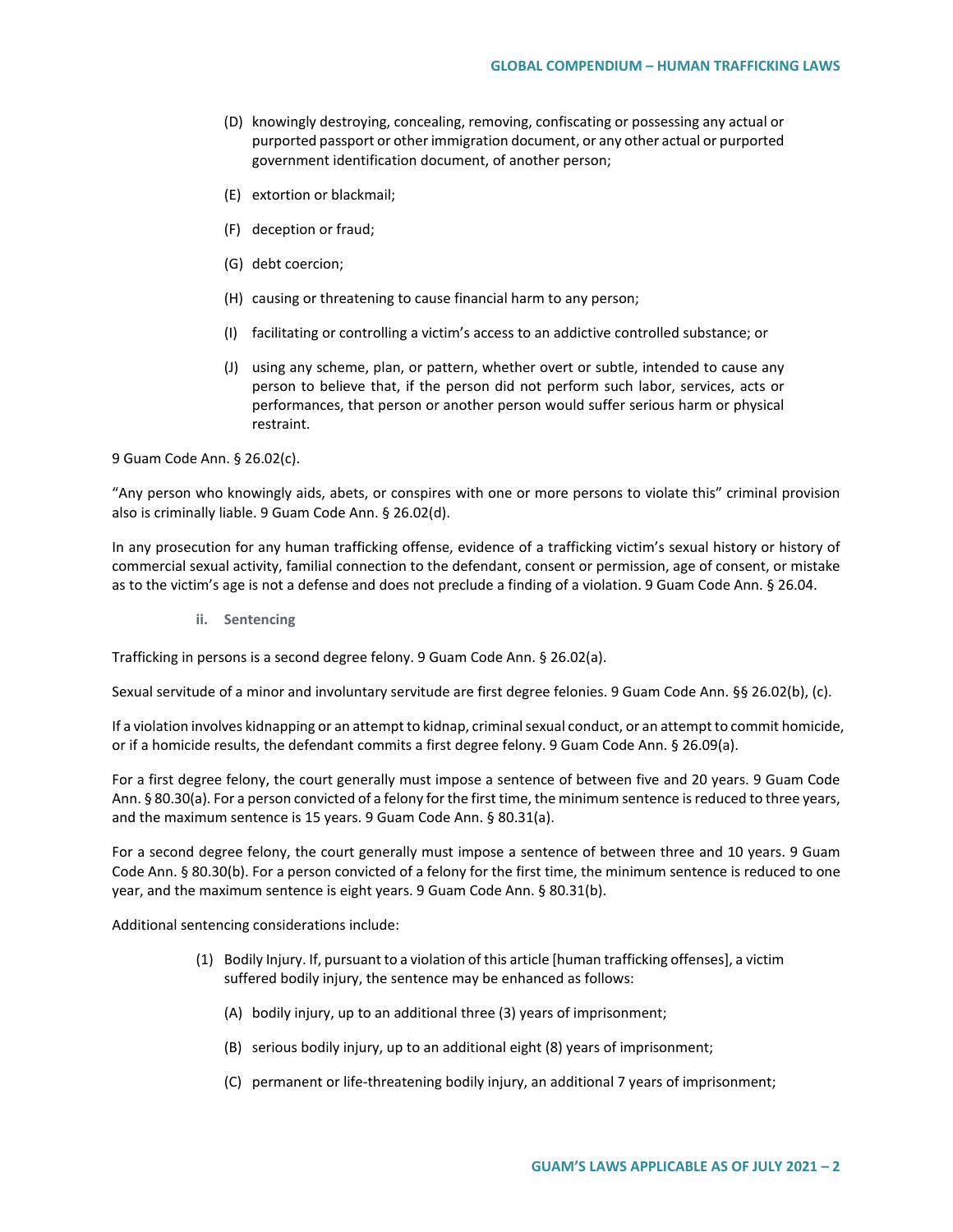- (D) if death results, defendant shall be sentenced in accordance with the homicide statute relevant for the level of criminal intent.
- (2) Time in Servitude. In determining sentences within statutory maximums, the sentencing court should take into account the time in which the victim was held in servitude, with increased penalties for cases in which the victim was held for between ninety (90) days and one (1) year, and further increased penalties for cases in which the victim was held for more than one (1) year.
- (3) Number of Victims. In determining sentences within statutory maximums, the sentencing court should take into account the number of victims, and may provide for substantially increased sentences in cases involving more than two (2) victims.

9 Guam Code Ann. § 26.09(b).

A person convicted of an offense under the Human Trafficking and Criminal Exploitation Act of 2009 will also be ordered to pay mandatory restitution to the victim. 9 Guam Code Ann. § 26.06(a).

**iii. Statute of Limitations**

The relevant statute of limitations provisions state:

- (a) An action [lawsuit] for trafficking in persons where the victim is not a minor shall be brought within applicable Guam territorial statutes of limitations for sex offenses or kidnapping from the date the victim escaped or was freed or arrested by authorities from the trafficking situation.
- (b) Any statute of limitations that would otherwise preclude prosecution for an offense involving the trafficking of a minor, or the physical or sexual abuse of a minor, shall be tolled until such time as the victim has reached the age of 18 years.
- (c) The running of the statute of limitations may be suspended where a person entitled to bring a claim of trafficking in persons could not have reasonably discovered the [claim] due to circumstances resulting from the trafficking situation, such as psychological trauma, cultural and linguistic isolation, and the inability to access services.
- (d) The running of the statute of limitations shall be automatically suspended where individual(s) victims who due to mental illness, retardation or other mental defect whether minor or adult are entitled to bring a claim as a victim of trafficking in persons ....

9 Guam Code Ann. § 26.08.

**b. 9 Guam Code Ann. § 26.03(a) (2020) – Affirmative Defense**

Human trafficking victims shall have an affirmative defense to any prosecution that they were under duress or coerced into committing the alleged offenses. 9 Guam Code Ann. § 26.03(a).

**c. 9 Guam Code Ann. § 26.03(b) (2020) – Victim Immunity from Prosecution**

A victim of trafficking in persons is not criminally liable for any commercial sex act or illegal sexually explicit performance committed as a result of being trafficked. 9 Guam Code Ann. § 26.03(b).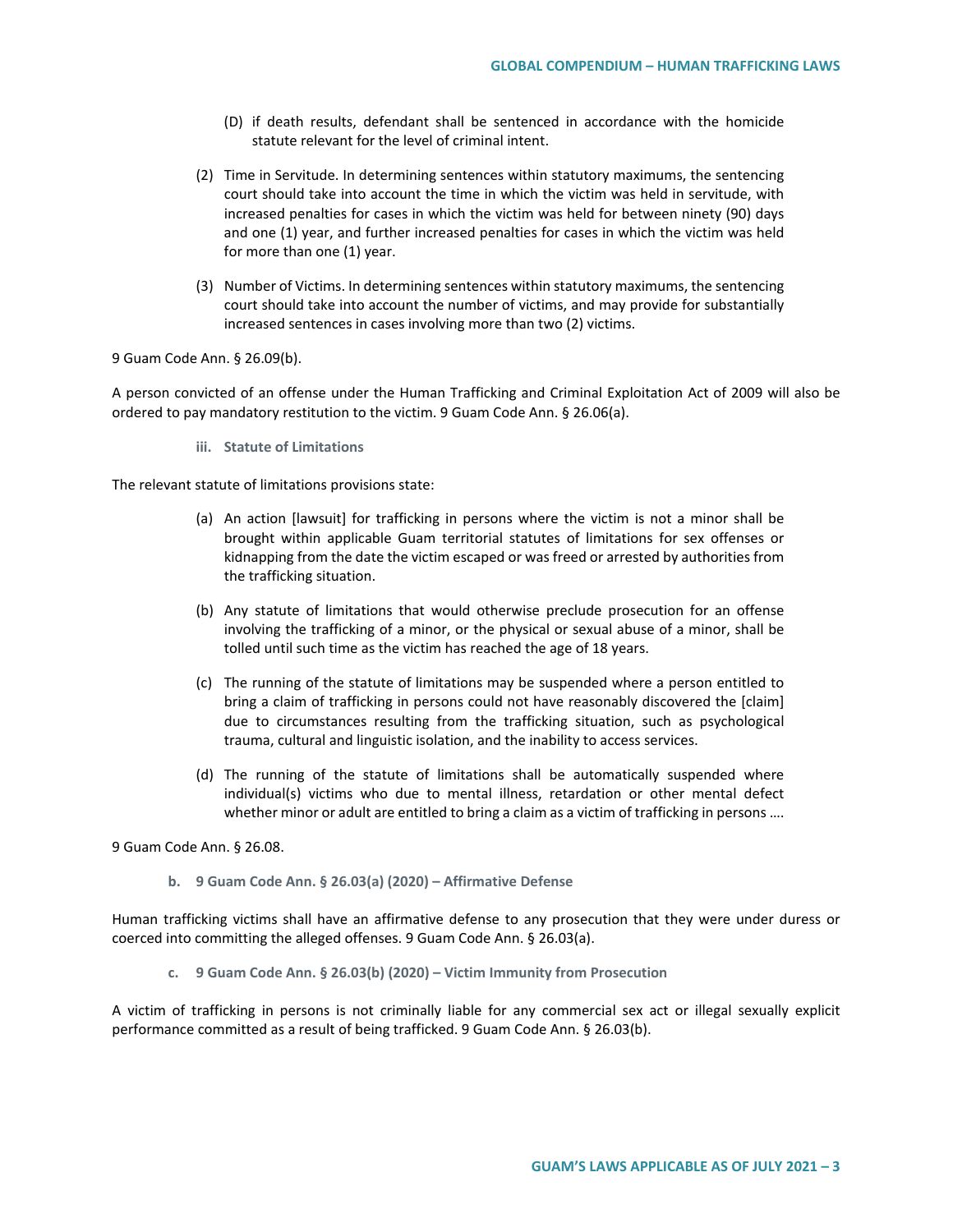**d. 9 Guam Code Ann. § 26.03(c) (2020) – Certain Benefits for Trafficking Victims**

Victims of human trafficking shall be eligible, without regard to immigration status, for benefits available through title 18 of the Guam Code, chapter 161. 9 Guam Code Ann. § 26.03(c).

**e. 9 Guam Code Ann. § 26.05 (2020) – Criminal Liability of Business Entities**

Any business entity, including a corporation, partnership, association, government body, or municipal corporation, or any other legal entity, that aids or participates in any crime defined in section 26.02 of this article [human trafficking offenses] shall be criminally liable for the offense and shall be subject to a fine or loss of business license, or both.

9 Guam Code Ann. § 26.05(a).

If a business entity is convicted of violating any human trafficking offense, the court's options include to:

- (1) order its dissolution or reorganization;
- (2) order the suspension or revocation of any license, permit, or prior approval granted to it by local government agencies; or
- (3) order the surrender of its charter if it is organized under Guam law or the revocation of its certificate to conduct business on Guam if it is not organized under Guam law.

9 Guam Code Ann. § 26.05(b).

Any business, or criminally culpable employee, officer, director, owner, co-owner or shareholder of such business, convicted of a [human trafficking crime] is ineligible for any type of Alcoholic Beverage License. Any business composed of, or employing in any capacity, an employee, officer, director, owner, co-owner or shareholder who has been convicted of a [human trafficking crime] is ineligible for any type of Alcoholic Beverage License.

9 Guam Code Ann. § 26.05(c).

**f. 9 Guam Code Ann. § 26.07 (2020) – Asset Forfeiture**

All offenses under Guam's Human Trafficking and Criminal Exploitation Act of 2009 qualify as offenses for forfeiture. 9 Guam Code Ann. § 26.07(a).

"Overseas assets of persons convicted of trafficking in persons shall also be subject to forfeiture …." 9 Guam Code Ann. § 26.07(b).

"Any assets seized shall first be used to pay restitution to trafficking victims and subsequently to pay any damages awarded to victims in a civil action [lawsuit]. Any remaining assets go toward funding services for victims of trafficking, or [the] Guam crime victims' fund." 9 Guam Code Ann. § 26.07(c).

**g. 9 Guam Code Ann. § 22.30 (2020) – Felonious Restraint**

"A person commits a felony of the third degree if he knowingly: (a) restrains another unlawfully in circumstances exposing him to risk of serious bodily injury; or (b) holds another in a condition of involuntary servitude." 9 Guam Code Ann. § 22.30.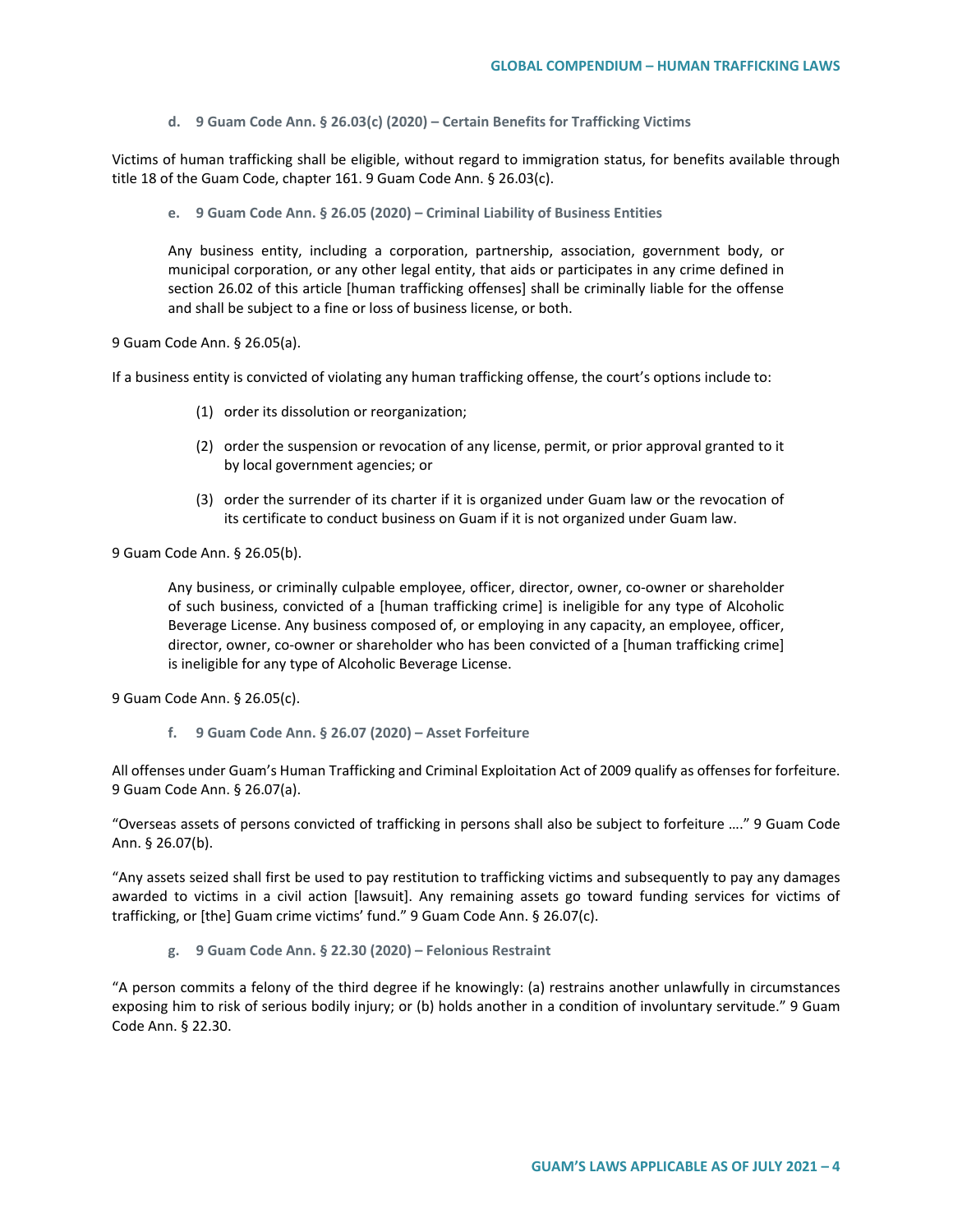**h. 18 Guam Code Ann. § 4103 (2017) – Involuntary Servitude**

No corporation doing business in Guam or receiving any grant, franchise, or concession from the government of Guam shall use, employ or contract for the labor of persons claimed or alleged to be held in involuntary servitude, and any corporation violating the provisions of this section shall forfeit all charters, grants, franchises, and concessions for doing business in Guam, and in addition shall be deemed guilty of an offense and shall be punished by a fine of One Thousand Dollars ([USD] 1,000.00).

18 Guam Code Ann. § 4103.

**i. 9 Guam Code Ann. § 26.41 (2020) – Protection of Trafficking and Domestic Violence Shelters**

Any person who maliciously or with criminal negligence discloses the location of any trafficking victim, any trafficking shelter, or any domestic violence shelter without authorization is guilty of a misdemeanor. 9 Guam Code Ann. § 26.41(a).

**2. Online Child Sexual Exploitation and Child Pornography Offenses**

9 Guam Code Ann. § 25A102 – Indecent Electronic Display to a Child

9 Guam Code Ann. § 25A103 – Electronic Enticement of a Child as a Third Degree Felony

9 Guam Code Ann. § 25A104 – Electronic Enticement of a Child as a Second Degree Felony

- 9 Guam Code Ann. § 25A105 Electronic Enticement of a Child as a First Degree Felony
- 9 Guam Code Ann. § 25A201 Definitions
- 9 Guam Code Ann. § 25A202 Possession of Child Pornography
- 9 Guam Code Ann. § 25A203 Dissemination of Child Pornography
- 9 Guam Code Ann. § 28.51 Obscenity: Employment of a Minor
- 9 Guam Code Ann. § 28.52 Use of One's Child in Obscene Acts
- 9 Guam Code Ann. § 28.80 Photography of Minors' Sexual Acts: Punished

9 Guam Code Ann. § 28.100 – Illegal Use of a Computer or Telecommunications Device to Disseminate Prohibited Materials Involving a Minor-Sexting; Crime Defined and Punished

**3. 9 Guam Code Ann. § 89.03 (2020) – Sex Offender Registry**

A person is required to register with Guam's Sex Offender Registry if they have been convicted of: (1) any of the crimes listed in Section A.2. of this chapter other than minor-sexting; or (2) felonious restraint under 9 Guam Ann. § 22.30. 9 Guam Code Ann. § 89.03.

### **B. Civil Liability Statutes**

- **1. 9 Guam Code Ann. § 26.31 (2020) – Civil Lawsuit**
	- **a. Summary**

A victim of trafficking may bring a civil lawsuit for damages or other relief. 9 Guam Code Ann. § 26.31(a).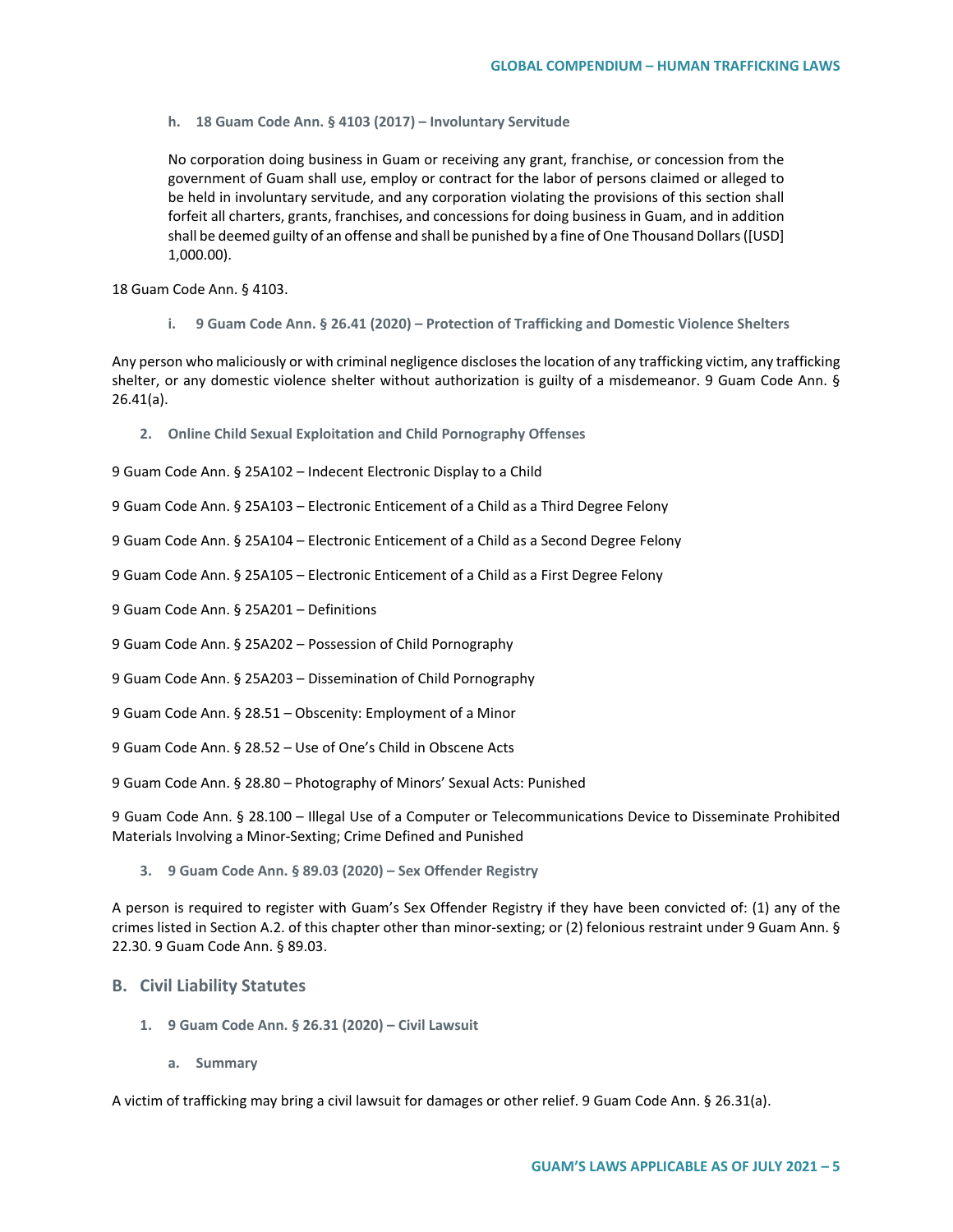#### **b. Damages and Other Relief**

The court may award actual damages, compensatory damages, punitive damages, injunctive relief, and any other appropriate relief. A prevailing plaintiff shall also be awarded attorney's fees and costs. Where the defendant's acts were willful and malicious, the court shall award three times the amount of actual damages.

9 Guam Code Ann. § 26.31(a).

**c. Statute of Limitations**

Any statute of limitation imposed for the filing of a civil [law]suit will not start to run until any minor plaintiff has reached the age of majority with the exception of persons determined to have or suffer from mental illness, retardation or other mental defects at the time of or before their victimization.

9 Guam Code Ann. § 26.31(b).

The statute of limitations does not run for the time that persons entitled to sue are under a disability that make it impossible or impracticable for them to bring the lawsuit. "Disability includes, but is not limited to, insanity, imprisonment, or other incapacity or incompetence." 9 Guam Code Ann. § 26.31(c).

The running of the statute of limitations may be suspended where a person entitled to sue could not have reasonably discovered the cause of action [right to sue] due to circumstances resulting from the trafficking situation, such as psychological trauma, cultural and linguistic isolation, and the inability to access services.

9 Guam Code Ann. § 26.31(d).

A defendant cannot assert the statute of limitations when the defendant induced the plaintiff to delay the filing of a lawsuit or placed the plaintiff under duress. 9 Guam Code Ann. § 26.31(e).

## **C. Additional Statutes Specific to Human Trafficking**

**1. 22 Guam Code Ann. § 3117 (2020) – Minimum Wage and Hour Act**

An employee may recover unpaid minimum or overtime wages in a civil lawsuit. The court will award a prevailing employee costs and attorney's fees. An employee is also entitled to liquidated damages for willful violations. 22 Guam Code Ann. § 3117. Employers may face additional criminal penalties for willful violations. 22 Guam Code Ann. § 3111.

#### **2. 9 Guam Code Ann. § 26.20 (2020) – Task Force for Prevention of Trafficking**

Guam has "[a]n inter-agency task force to develop and implement a Guam Plan for the Prevention of Trafficking in Persons. The task force shall meet at least annually and should include all aspects of trafficking, including sex and labor trafficking of both U.S. citizens and foreign nationals." 9 Guam Code Ann. § 26.20(a). Section 26.20 also outlines the required members and the responsibilities of the task force.

**3. 9 Guam Code Ann. § 26.21 (2020) – Data Collection and Dissemination**

The government of Guam is required to collect and disseminate information related to the number of human trafficking crimes and convictions; the number and demographic characteristics of persons engaged in violations; and statistics on the victims, trafficking routes, and patterns.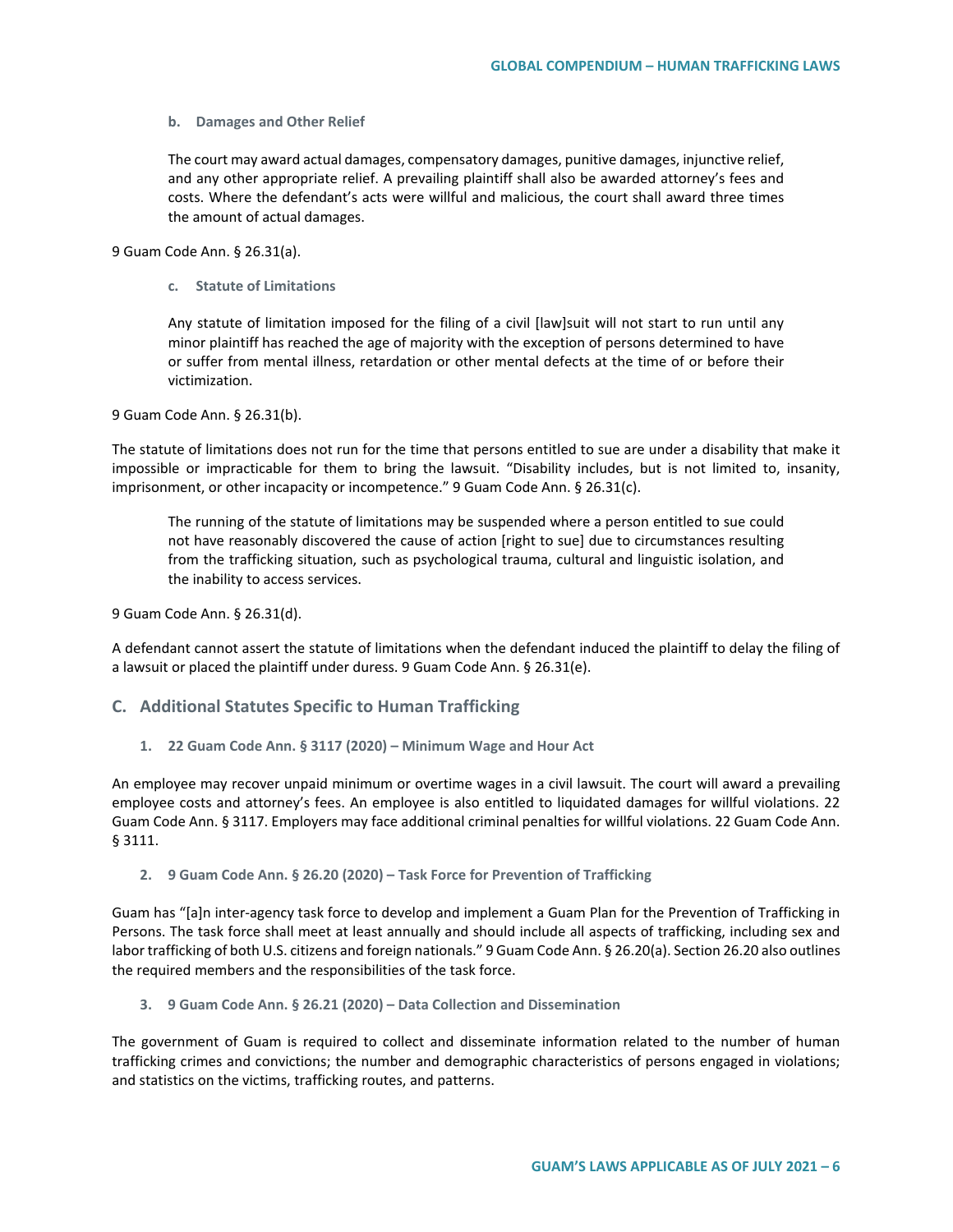#### **4. 9 Guam Code Ann. § 26.22 (2020) – Training**

The government of Guam is required to "provide mandatory training for law enforcement agencies, prosecutors, and other relevant officials in addressing trafficking in persons." 9 Guam Code Ann. § 26.22.

**5. 9 Guam Code Ann. § 26.23 (2020) – Public Awareness**

The government of Guam is required to conduct programs to increase public awareness of human trafficking risks, victim rights, and victim services.

**6. 9 Guam Code Ann. § 26.24 (2020) – Role of Non-Governmental Organizations**

For each initiative for the prevention of trafficking, the government of Guam shall seek out and enlist the cooperation and assistance of non-governmental organizations, especially those specializing in trafficking in persons, those representing diverse communities disproportionately affected by trafficking, agencies devoted to child services and runaway services, and academic researchers dedicated to the subject of trafficking.

9 Guam Code Ann. § 26.24.

**7. 9 Guam Code Ann. § 26.30 (2020) – Victims' Rights**

"Victims of human trafficking shall have the same rights as victims of any crime, including the right to compensation." 9 Guam Code Ann. § 26.30(a). "Victims of human trafficking shall also be entitled to basic information on their legal rights, human rights, immigration rights, and emergency assistance and resources …." 9 Guam Code Ann. § 26.30(b). "Victims of human trafficking shall not be required to cooperate with law enforcement in the investigation or prosecution of their traffickers as a condition to receiving any social service or benefit, including legal services." 9 Guam Code Ann. § 26.30(e). "Any statement by a putative victim or the minor child of a victim to a qualified social worker ... or advocate is a privileged communication unless waived ...." 9 Guam Code Ann. § 26.30(c).

**8. 9 Guam Code Ann. § 26.32 (2020) – Applicability of Labor Standards**

"Standards of working conditions specified by Guam Code Annotated Labor Laws shall apply equally to all persons with or without the legal right to work in the United States." 9 Guam Code Ann. § 26.32(a). "The government shall investigate complaints about wrongful working conditions without regard to immigration status or the nature of the work …." 9 Guam Code Ann. § 26.32(b).

**9. 9 Guam Code Ann. § 26.33 (2020) – Protection of Victims**

[A]ppropriate authorities shall interview all persons arrested on charges of prostitution, and take all other steps necessary to identify victims of trafficking in persons …. Once victims are identified, these authorities shall provide reasonable protection to victims of trafficking to prevent recapture …, secure the victim and the victim's family from threats, reprisals or intimidation … and ensure the victim has an opportunity to consult with a victim advocate or other appropriate person to develop a safety plan.

9 Guam Code Ann. § 26.33.

**10. 9 Guam Code Ann. § 26.34 (2020) – Access to the Territorial Crime Victims' Compensation Fund**

"Victims of trafficking in persons are entitled to forms of compensation under the Guam Territorial Crime Victims' Compensation Fund."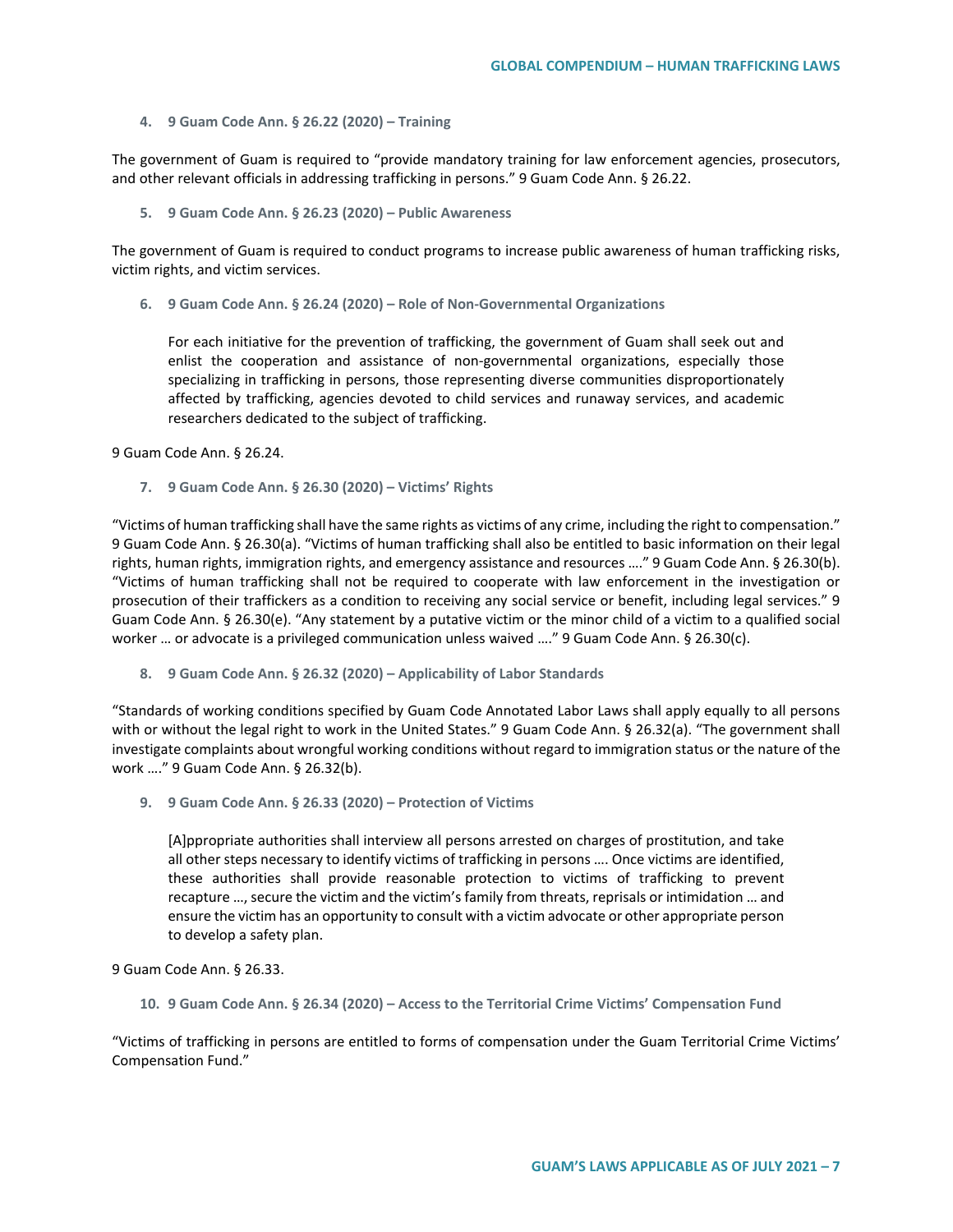### **11. 9 Guam Code Ann. § 26.35 (2020) – Protection of the Privacy of Victims**

In a prosecution for a trafficking crime, the identity of the victim and the victim's family should be kept confidential. Identifying information cannot be released to the public.

#### **12. 9 Guam Code Ann. § 26.36 (2020) – Information for Victims**

The government of Guam is required to inform trafficking victims "of their legal rights and the progress of relevant court and administrative proceedings, as appropriate," in a language they can understand. 9 Guam Code Ann. § 26.36. It is also required to provide victims with a directory of local victim service organizations and inform victims of their compensation benefits.

#### **13. 9 Guam Code Ann. § 26.37 (2020) – Opportunity for Presentation of Victim's Views and Concerns**

Victims shall have the opportunity to present "their views and concerns at appropriate stages of criminal proceedings against traffickers, in a manner not prejudicial to the rights of the defendant." 9 Guam Code Ann. § 26.37. An interpreter should be made available, if necessary.

### **14. 9 Guam Code Ann. § 26.38 (2020) – Victim Support**

The government and other appropriate groups must develop a plan to provide trafficking victims with appropriate services, such as housing, food and water, personal hygiene, counseling, medical assistance, childcare, employment and educational opportunities, and legal assistance.

### **15. 9 Guam Code Ann. § 26.39 (2020) – Services for Child Victims**

Minor trafficking victims shall be provided with appropriate services, which may include an explanation of their rights, privacy, housing, care, and age-appropriate support and rights. Special programs should be developed to accommodate minor witnesses including, but not limited to:

- (a) testimony of minor conducted outside court setting or by video;
- (b) all testimony and court proceedings taking place with parent legal guardian or foster parent present, if it is in the best interests of the minor;
- (c) whenever safe and possible, minors should be reunited with family members …; and
- (d) special mental and physical medical care tailored to the minor's needs.

9 Guam Code Ann. § 26.39.

# **D. Significant Cases**

No significant cases were found regarding Guam's human trafficking statutes.

### **E. Academic Research/Papers**

Lindsey Posmanick-Cooper and Holly M. Rustick, *An Analysis of Human Trafficking Indicators on Guam*, 6 PAC. ASIA INQUIRY 97 (2015).

#### **F. Resources**

## Guam Coalition Against Sexual Assault and Family Violence: <https://guamcoalition.org/information-clearinghouse/faqs-online-resources/human-trafficking>